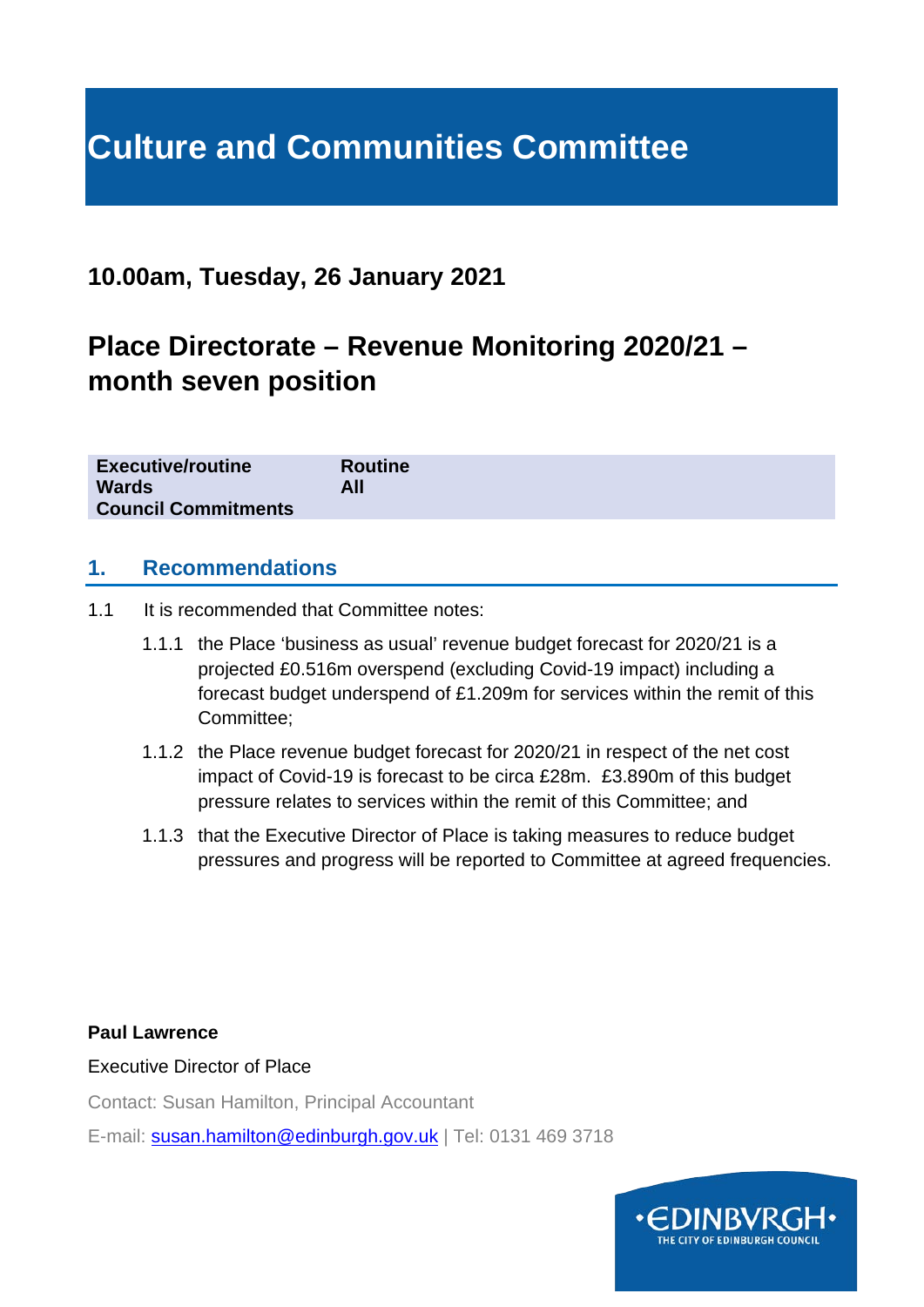**Report**

# **Place Directorate – Revenue Monitoring 2020/21 – month seven position**

#### **2. Executive Summary**

- 2.1 The report sets out the projected month seven revenue monitoring position for the Place Directorate services. The month seven forecast is based on analysis of actual expenditure and income to the end of October 2020, and expenditure and income projections for the remainder of the 2020/21 financial year.
- 2.2 Excluding the costs of the Coronavirus (Covid-19) pandemic, the month seven projection for the Place 2020/21 revenue budget is a net residual budget pressure of £0.516m. This is an improvement of £1.194m on the reported month five position, reflective of an updated assessment of approved savings delivery, implementation of additional measures to mitigate carried forward pressures and savings from reduced scale external events. £0.559m of this improvement relates to services within the remit of this Committee.
- 2.3 At month seven, the services within the remit of this Committee are forecasting an underspend against budget in 2020/2021 of £1.209m. The respective service positions for Parks and Greenspaces and Cultural Services are set out later in this report.
- 2.4 At month seven, the General Fund Covid-19 impact for Place Directorate has been forecast to be a net cost in the region of £28m with £3.890m of this relating to services within the remit of this Committee.
- 2.5 The Executive Director of Place is fully committed to making all efforts to identify management action to reduce the budget pressures. However, given the magnitude of these pressures, there is the potential for a significant level of overspend.

#### **3. Background**

3.1 The portfolio of services under the remit of the Committee have a General Fund gross revenue budget of £23.212m in 2020/2021 which is netted to £12.034m after budgeted income of £11.178m is considered. A fund of up to £1.000m is also held Corporately for 2020/2021 expenditure undertaken in respect of the Platform for Creative Excellence (PLACE).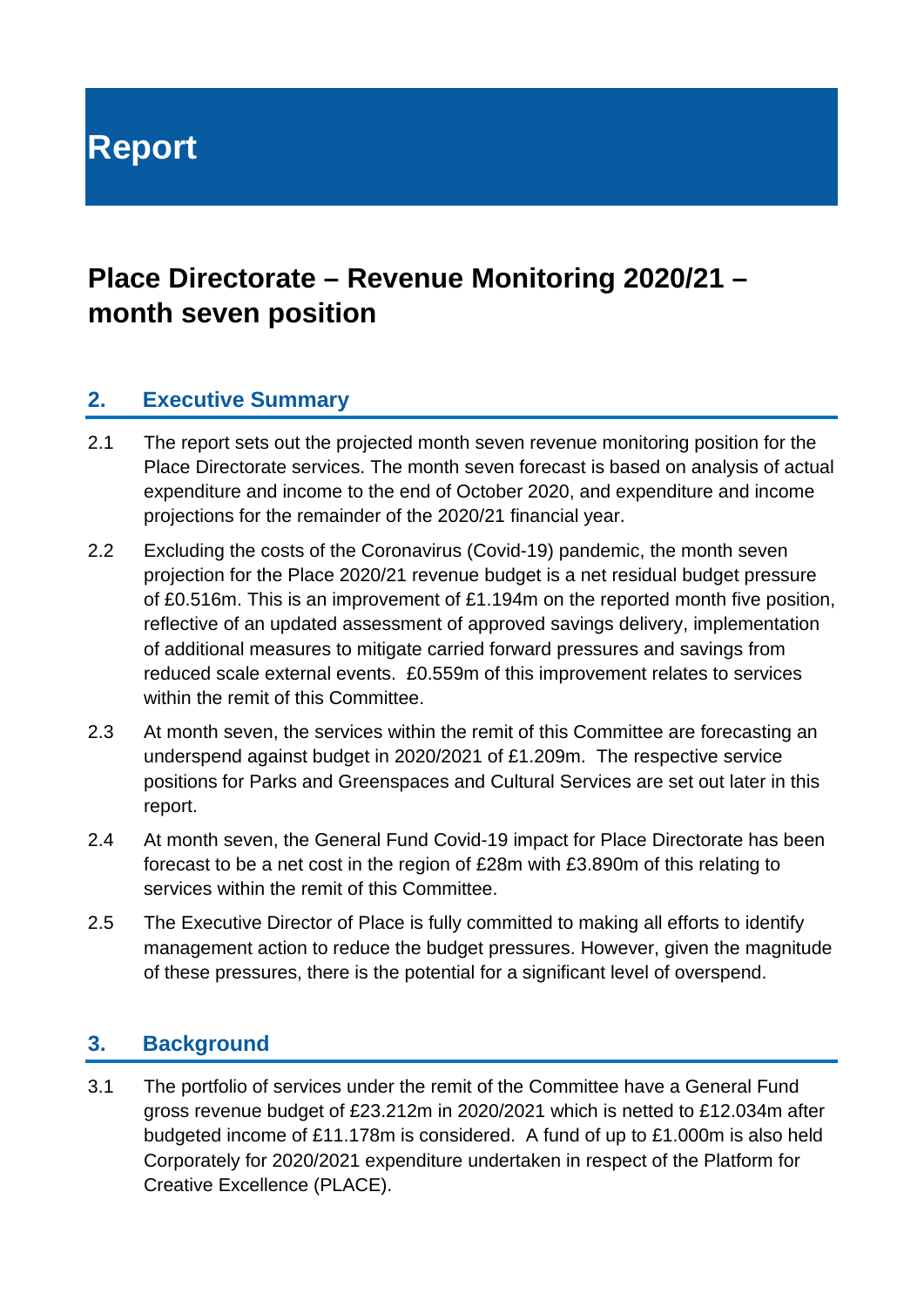3.2 This report provides an update on financial performance against the above revenue budgets. A separate report to the Council's Finance and Resources Committee on [21 January 2021](https://democracy.edinburgh.gov.uk/documents/s30428/7.2%20-%202020-30%20Capital%20Budget%20Strategy%20202021%20Month%20Eight%20Monitoring.pdf) sets out the projected position on the Council's Capital Investment Programme.

#### **4. Main report**

- 4.1 At month seven, the 2020/2021 forecast net pressure across Place general fund revenue budgets is £0.516m. This is an improvement of £1.194m from the position reported at month five. The improvement is a combination of progress made in delivery of existing agreed management action, service manager efforts to address 'at risk' elements of approved savings and delivery of new measures. Gross pressures of £8.690m have been identified and £8.454m of management actions have been agreed across the Directorate with a commitment to identify additional measures to mitigate against the risk of not delivering a balanced budget for the Directorate as a whole. The month seven forecast reflects the delivery status assessment of agreed management actions.
- 4.2 At month seven the forecast position for services within the remit of the Committee is a £1.209m under-spend (excluding Covid-19 impact). This is an improvement of £0.559m from the reported month five forecast. The respective positions for Parks and Greenspaces and Cultural Services are set out below and summarised within Appendix 1:
	- 4.2.1 **Parks and Greenspaces** At month seven the service is forecasting an overall overspend of £0.330m in respect of 'business as usual'. This is a £0.120m improvement on the reported month five position and can be attributed to spend reductions in predominantly supplies and services which were brought forward by the service. As part of the 2020/21 budget process additional funding of £0.400m was added to the budget to partially address underlying pressures which have predominantly arisen from legacy approved savings which have not yet been fully delivered. This includes income generation proposals in respect of Roundabout and Verge Advertising (£0.290m), Parks Concessions (£0.150m) and Edinburgh Leisure (£0.181m).
	- 4.2.2 **Cultural Services** At month seven the service is forecasting an overall underspend of £1.539m in respect of 'business as usual'. This is an improvement of £0.439m from the reported month five forecast. The public health temporary restrictions on planned service operations have meant that cost reductions have been identified against existing budgets by Service Managers particularly in relation to variable costs in respect of supplies and services linked to programmed events and activities which are subject to temporary hiatus. The service has been successful in securing £0.240m of funding from Creative Scotland in respect of 2020/21 operating costs which has assisted in managing budgetary issues.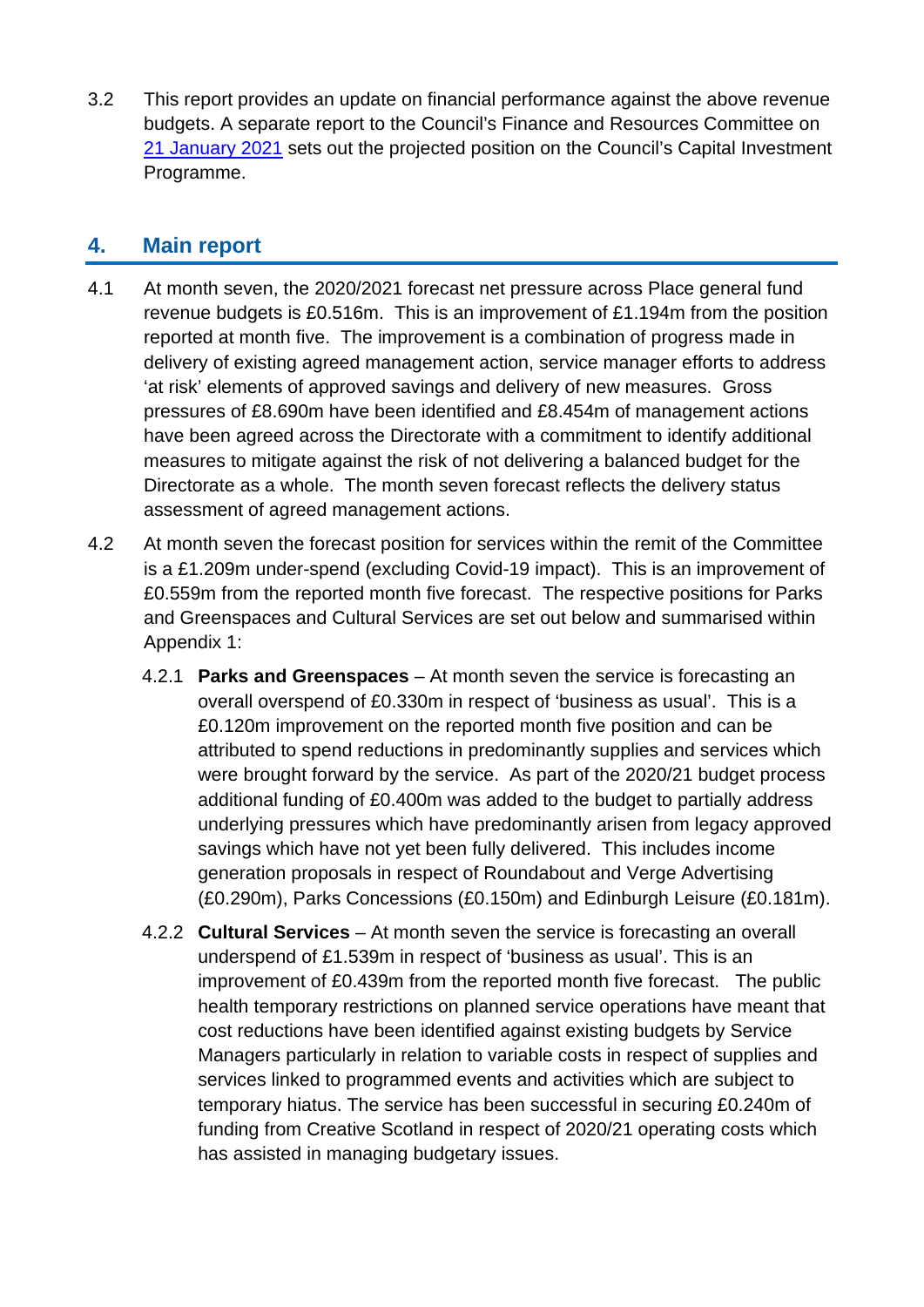#### **Savings Delivery – General Fund Approved Savings 2020/21**

4.3 The approved budget savings for Place Directorate in 2020/2021 total £4.508m. Approved savings within the remit of the Committee total £0.112m and relate to income generation proposals within the Culture service. A risk assessment exercise has been undertaken and this indicates that, on the basis of actions planned or already undertaken, £2.278m of the Directorate approved savings including £0.112m of the savings which fall under the jurisdiction of this Committee are 'at risk' of non-delivery within the 2020/21 financial year. As can be seen from the underspend forecast for Cultural Service, the service has been able to bring forward an in-year substitution for the approved saving through variable cost reduction and external funding. This is shown in Appendix 1.

#### **Covid-19 Impact**

4.4 As can be seen from paragraph 3.1, the Place Directorate services within the remit of this Committee fund 48% of their budgeted expenditure from income generation. This has meant that the public health restrictions as a result of Covid-19 have had a material impact on the services. At month seven the associated forecast pressure from predominantly net lost income is £3.890m. The increase from month 5 is representative of loss of income from Cultural operations to the end of the financial year, mitigated in part by a reduction in associated variable staff costs. The composition of this is shown within Appendix 2.

## **5. Next Steps**

5.1 The Place directorate is committed to delivering mitigating management action to address identified budget pressures wherever possible. Progress will be reported to Committee at agreed frequencies.

## **6. Financial impact**

6.1 The Council's Financial Regulations set out Executive Directors' responsibilities in respect of financial management, including regular consideration of their service budgets. The Executive Director of Place regularly reviews the directorate budget position alongside the identification and implementation of management actions to mitigate budget pressures.

## **7. Stakeholder/Community Impact**

7.1 Consultation was undertaken as part of the budget setting process.

#### **8. Background reading/external references**

8.1 None.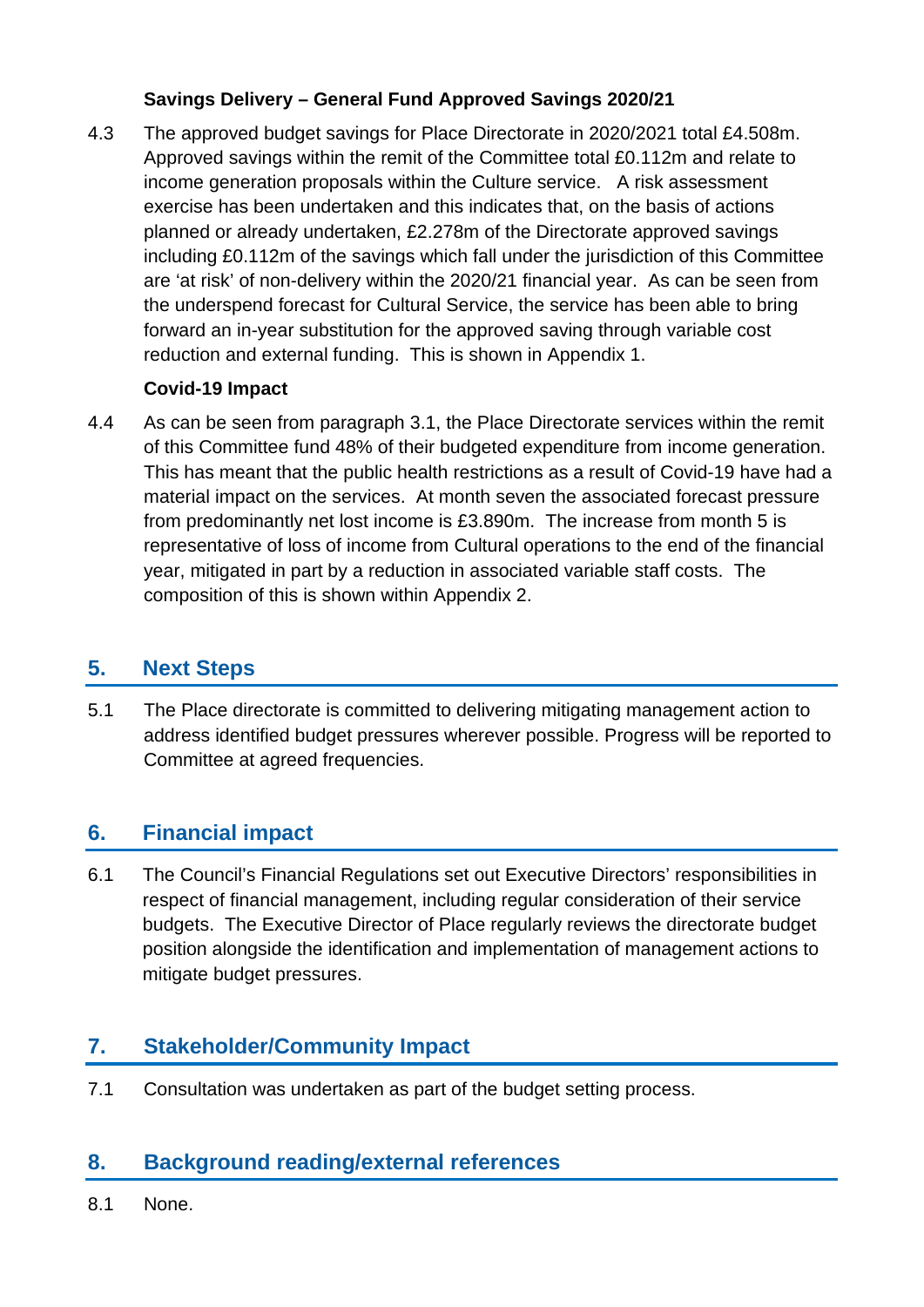# **9. Appendices**

- 9.1 Appendix 1 2020/2021 Place Directorate services within the remit of Culture and Communities Committee - Business as usual – Month seven revenue forecast.
- 9.2 Appendix 2 2020/2021 Place Directorate services within the remit of Culture and Communities Committee – Covid-19 Impact – Month seven revenue forecast.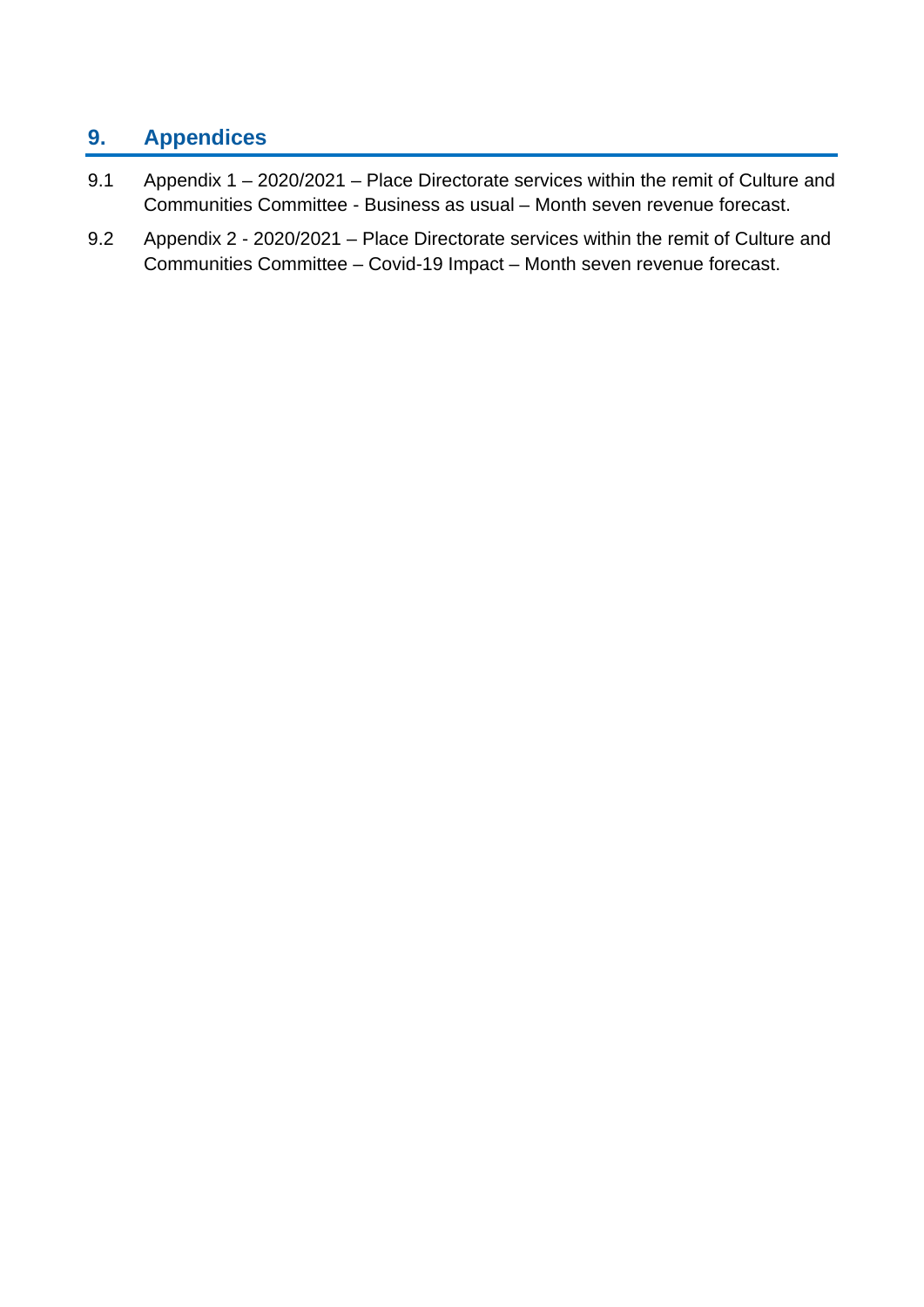**Appendix 1 – 2020/2021 – Place Directorate services within the remit of Culture and Communities Committee - Business as usual – Month seven revenue forecast.** 

| <b>Month five revenue</b>    | 2020/21       | 2020/21       | 2020/2021       | 2020/2021       |
|------------------------------|---------------|---------------|-----------------|-----------------|
| forecast                     | <b>Gross</b>  | <b>Net</b>    | <b>Month 7</b>  | <b>Month 7</b>  |
|                              | <b>Budget</b> | <b>Budget</b> | <b>Forecast</b> | <b>Forecast</b> |
|                              |               |               |                 | <b>Variance</b> |
| <b>Service</b>               | £m            | £m            | £m              | £m              |
| <b>Parks and Greenspaces</b> | 8.137         | 2.968         | 3.298           | 0.330           |
| <b>Cultural Services</b>     | 15.075        | 9.066         | 7.527           | (1.539)         |
| <b>Total</b>                 | 23.212        | 12.034        | 10.825          | (1.209)         |

**2020/21 Approved Savings within the remit of Culture and Communities Committee**

| <b>Saving</b>             | Green £m         | Amber £m        | <b>Red £m</b>    | <b>Black £m</b> | <b>Total £m</b> |
|---------------------------|------------------|-----------------|------------------|-----------------|-----------------|
|                           |                  |                 |                  |                 |                 |
|                           | <b>Delivered</b> | In              | Limited          | At Risk *       |                 |
|                           |                  | <b>Progress</b> | <b>Assurance</b> |                 |                 |
| <b>Cultural Service -</b> | 0.00             | 0.00            | 0.000            | $0.112$ MC      | 0.112           |
| <b>Income</b>             |                  |                 |                  |                 |                 |
| <b>Maximisation</b>       |                  |                 |                  |                 |                 |
|                           |                  |                 |                  |                 |                 |

**\*PD = Project Design**

**\*MC= Material Change in Circumstances**

**A substitution has been delivered by the service in respect of the above saving by deployment of one-off temporary measures.**